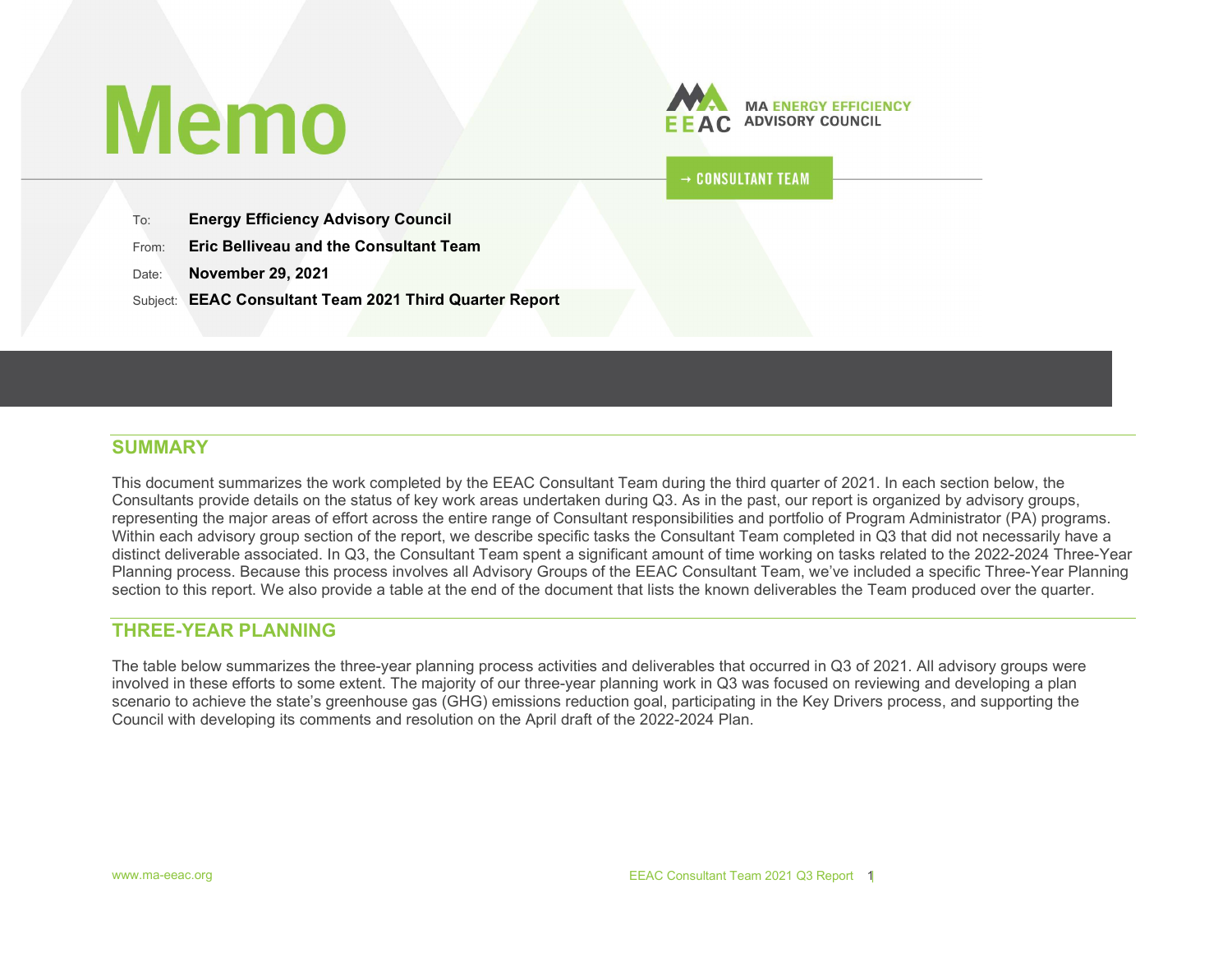| <b>Time</b><br><b>Period</b> | <b>Activity/Milestone</b>                                                                | <b>Task</b>                                                                                                                                                           | <b>Information</b><br><b>Needed</b>                          | <b>Status</b>                                                                                                                                                                 |
|------------------------------|------------------------------------------------------------------------------------------|-----------------------------------------------------------------------------------------------------------------------------------------------------------------------|--------------------------------------------------------------|-------------------------------------------------------------------------------------------------------------------------------------------------------------------------------|
| July                         | Greenhouse Gas (GHG)<br><b>Emissions Reduction Goals</b>                                 | <b>Compare State GHG</b><br>target to draft PA plan;<br>identify opportunities for<br>PAs to meet or exceed<br>target; develop a<br>scenario to achieve GHG<br>target |                                                              | Complete. Presented a Plan scenario to<br>achieve state GHG goal at July 28 Special<br>EEAC meeting.                                                                          |
|                              | <b>Key Drivers Process</b>                                                               | Work with the PAs to<br>review and understand<br>assumptions behind high<br>priority topics in the draft<br>2022-2024 Plan and<br>reach consensus where<br>possible   | Draft plan and<br>associated data<br>including BCR<br>models | Complete. The key drivers process shifted<br>to a focus on GHG emissions reductions<br>after the release of the GHG goal in July.<br>Discussions were on-going throughout Q3. |
|                              | <b>Council Resolution Regarding</b><br>the April 30th Draft 2022-2024<br>Three-Year Plan | Support the EEAC in<br>developing its comments<br>and resolution on the<br>draft Plan, including<br>quantitative elements to<br>include in resolution                 | Draft plan and<br>associated data<br>including BCR<br>models | Complete. Council resolution was passed<br>at July 28 Special EEAC meeting                                                                                                    |
| <b>August</b>                | Greenhouse Gas (GHG)<br><b>Emissions Reduction Goals</b>                                 | Identify opportunities for<br>PAs to meet or exceed<br>target; develop a<br>scenario to achieve GHG<br>target                                                         |                                                              | Participated in numerous meetings with<br>PAs to discuss potential scenarios for<br>meeting to state GHG target for the Plan.                                                 |
| <b>September</b>             | Updated 2022-2024 Plan Data                                                              | Reviewed data tables<br>and BCR models<br>reflective of the PAs<br>updates to the Plan since<br>the April draft                                                       | Updated data tables<br>and BCR models                        | Complete.                                                                                                                                                                     |
| On-going<br>Q3               | <b>Strategic Planning</b>                                                                | Support the Council with<br>additional analysis and<br>information to review<br>April Draft Plan and<br>support review and<br>analysis of September                   |                                                              | Complete. Consultant Team participated in<br>numerous strategic planning meetings and<br>provided supporting analysis throughout the<br>quarter.                              |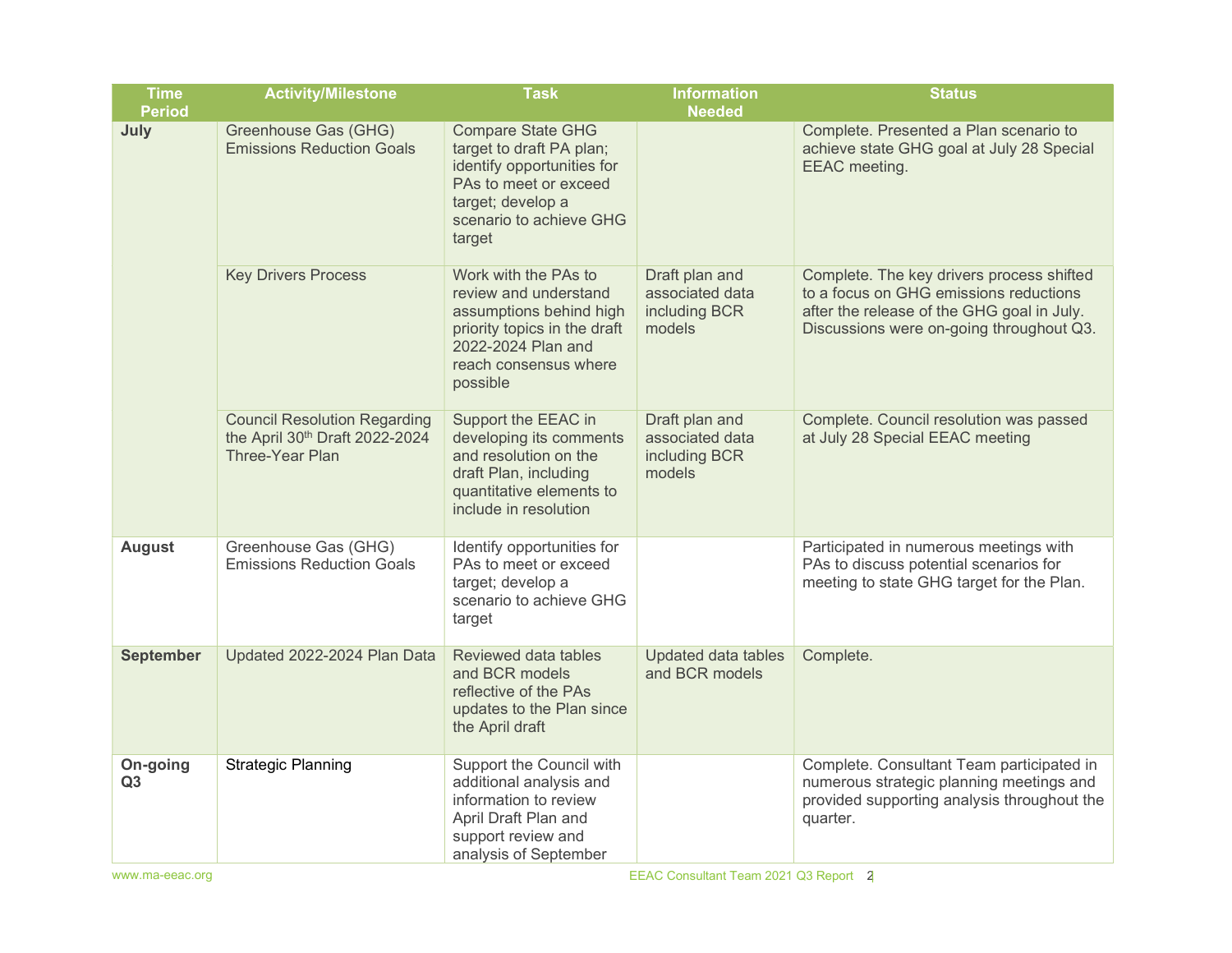## PLANNING & ANALYSIS

In Q3, the Planning and Analysis Advisory Group focused much of its efforts on supporting the 2022-2024 planning process. This included participating in strategic planning meetings, reviewing the Plan TRM, supporting the AESC Gas Add-on study and social cost of carbon development. The Group also reviewed PA MTM requests during the quarter. These tasks are summarized in the table below:

| <b>Time Period</b> | <b>Meeting</b>            | Topic(s)                                                                                                          | <b>Task</b>                                                                                                                 | <b>Information Needed</b> | <b>Status</b> |
|--------------------|---------------------------|-------------------------------------------------------------------------------------------------------------------|-----------------------------------------------------------------------------------------------------------------------------|---------------------------|---------------|
| July               | <b>EEAC Meeting</b><br>#1 | 1. Key Drivers Update<br>2. Draft Council<br><b>Resolution</b>                                                    | Review and provide<br>feedback on draft<br>resolution; develop<br>meeting materials; brief<br>Councilors                    | Draft meeting materials   | Complete      |
|                    | <b>EEAC Meeting</b><br>#2 | 1. Secretary's<br>Greenhouse Gas<br><b>Reduction Goal for</b><br>Three-Year Plan<br>2. Council Resolution<br>vote | Review and provide<br>feedback on resolution<br>edits; develop materials;<br>brief Councilors                               | Draft meeting materials   | Complete      |
|                    | N/A                       | 2021 AESC Gas Add-<br><b>on</b>                                                                                   | Participate in planning<br>meetings and review<br>and provide feedback<br>on draft methodology<br>and outline, as available |                           | Complete      |
| <b>August</b>      | <b>EEAC Meeting</b>       | 1. Eversource MTM<br>Request<br>2. Performance<br>incentive mechanism<br>presentation                             | Review and provide<br>feedback on PA draft<br>presentations; develop<br>materials; brief<br>Councilors                      | Draft meeting materials   | Complete      |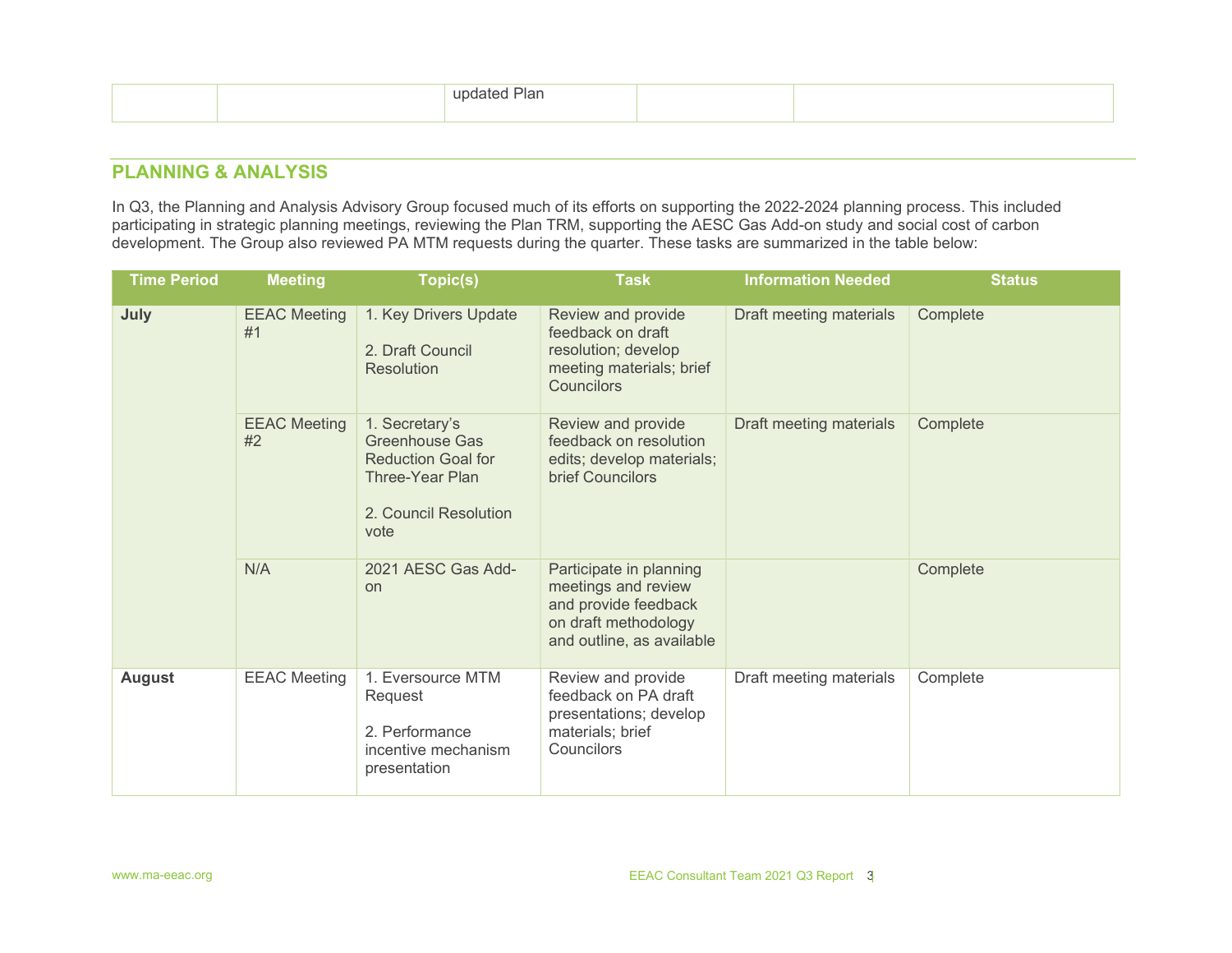|                  | N/A                 | PA Q2 2021 Results                                                  | Review of Q2 2021<br>results for both electric<br>and gas programs                                                                                                                                                                                                                                                                    | Q2 2021 results                        | Complete                                                                                                                                                                                     |
|------------------|---------------------|---------------------------------------------------------------------|---------------------------------------------------------------------------------------------------------------------------------------------------------------------------------------------------------------------------------------------------------------------------------------------------------------------------------------|----------------------------------------|----------------------------------------------------------------------------------------------------------------------------------------------------------------------------------------------|
|                  | N/A                 | 2021 AESC Gas Add-<br>on                                            | Participate in planning<br>meetings and review<br>and provide feedback<br>on draft results and<br>report, as available                                                                                                                                                                                                                |                                        | Complete                                                                                                                                                                                     |
|                  | N/A                 | Social Cost of Carbon                                               | In response to the<br>Climate Act, work with<br>Synapse, the MA PAs,<br>and MA state agencies,<br>(the MA subset of the<br>AESC study group) to<br>supplement the AESC<br>2021 study and<br>research an updated<br>Social Cost of Carbon<br>(SCC), to be used as a<br>benefit in the benefit-<br>cost analysis for 2022-<br>2024 Plan |                                        | Complete. Value used in<br>September Plan numbers<br>and October updated Plan<br>text                                                                                                        |
|                  | N/A                 | PA Q2 Report                                                        | Review data and<br>narrative from PA Q2<br>Report                                                                                                                                                                                                                                                                                     |                                        | Complete                                                                                                                                                                                     |
| <b>September</b> | <b>EEAC Meeting</b> | 1. Updated Plan Goals<br>and Budgets<br>2.Mid-Term<br>Modifications | Review and provide<br>feedback on PA draft<br>presentations; develop<br>materials; brief<br><b>Councilors</b>                                                                                                                                                                                                                         | Draft meeting materials                | Complete                                                                                                                                                                                     |
|                  | N/A                 | <b>TRM Review</b>                                                   | Review 2022-2024 TRM<br>and application of inputs<br>in the Plan BCR<br>models; provided<br>feedback to PAs                                                                                                                                                                                                                           | Draft TRM and<br>application of inputs | The C-Team received a<br>complete draft of the TRM<br>in late September. We<br>completed our review the<br>first week of October. As of<br>early November, some<br>outstanding questions for |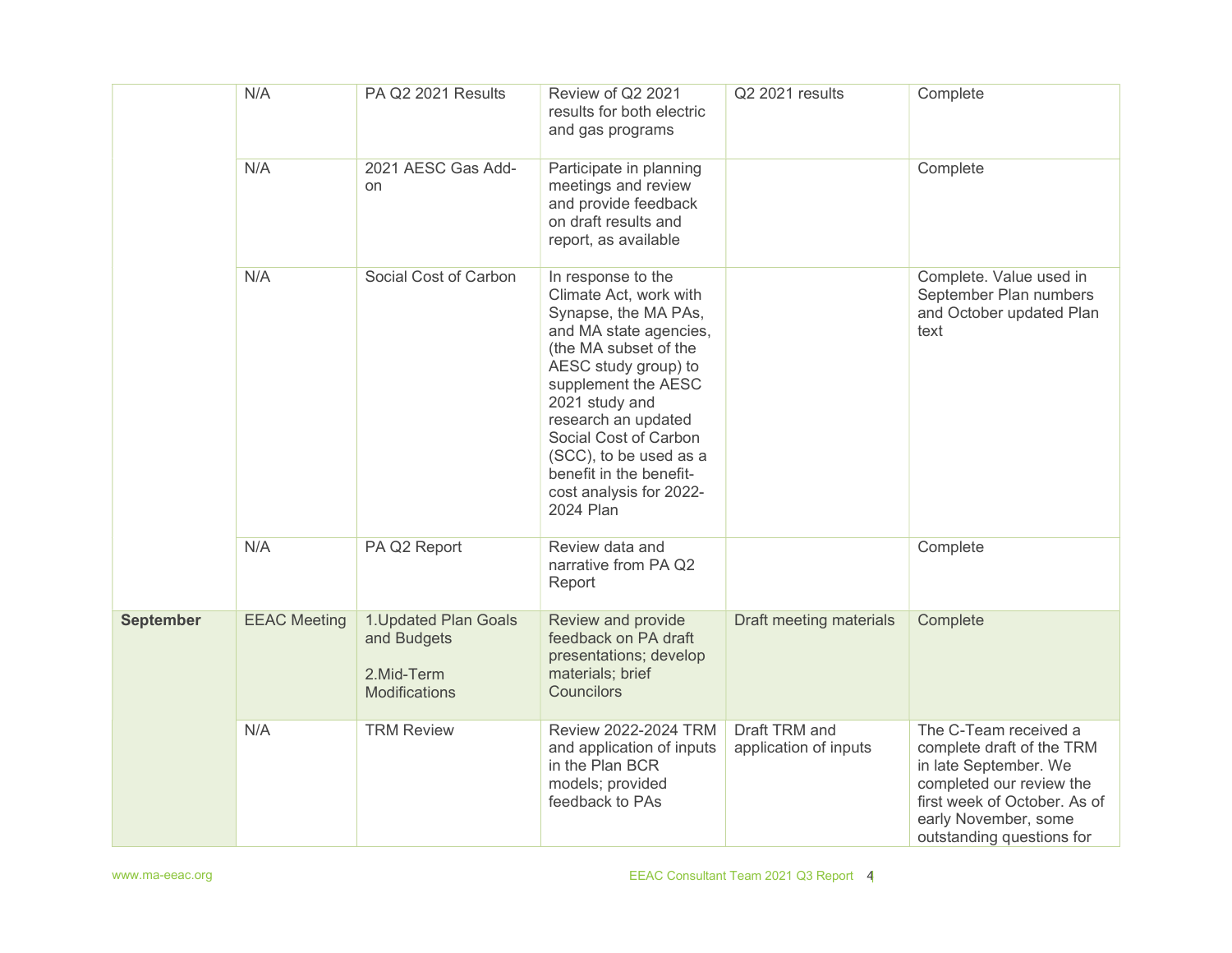|             |     |                    |                                                                                                                                                                                   | the PAs still remain.                                                                                                                               |
|-------------|-----|--------------------|-----------------------------------------------------------------------------------------------------------------------------------------------------------------------------------|-----------------------------------------------------------------------------------------------------------------------------------------------------|
| On-going Q3 | N/A | Strategic planning | Work with DOER, AGO,<br>and PAs to schedule<br>and participate in<br>meetings related to high<br>priority topics identified<br>as areas of focus for the<br>next Three-Year Plan. | Complete. Consultant Team<br>participated in numerous<br>strategic planning meetings<br>and provided supporting<br>analysis through the<br>quarter. |

#### ACTIVE DEMAND

In Q3, the Active Demand Advisory Group had multiple meetings with DOER to discuss priorities related to Income Eligible (IES) active demand, generation in the C&I curtailment program, gas demand response, and 5-year incentive locks for daily dispatch in the 2022-2024 plan. The Active Demand Advisory Group had also met with the PAs on 2 separate occasions to discuss updates to the PAs April draft plan and expected changes for the final Plan across a variety of active demand management (ADM) measures and programs.

| <b>Time</b><br><b>Period</b> | <b>Meeting</b>                                      | Topic(s)                                                                                                                           | <b>Task</b>                                                                                                                                                                                                                                      | <b>Information Needed</b>                            | <b>Status</b> |
|------------------------------|-----------------------------------------------------|------------------------------------------------------------------------------------------------------------------------------------|--------------------------------------------------------------------------------------------------------------------------------------------------------------------------------------------------------------------------------------------------|------------------------------------------------------|---------------|
| Q <sub>3</sub>               | September 7<br>Check-in w/<br>DOER on<br><b>ADM</b> | <b>Discussion of Daily</b><br>Dispatch non-storage<br>measures and gas<br>demand response                                          | Review PA provided data<br>on active demand<br>management for both<br>C&I curtailment and Wifi<br>T-stats, and review of<br>language in PA filings<br>related to gas demand<br>response demonstrations<br>in EE programs and<br>other rate-cases | <b>NA</b>                                            | Complete      |
|                              | September 13<br>Meeting w/ PA<br><b>ADM</b> leads   | IES ADM, Non-<br>thermostat Residential<br>measures, generator<br>participation in C&I<br>curtailment, gas demand<br>response (DR) | Discuss changes<br>expected in PAs new<br><b>BCR models from April</b><br>draft plan                                                                                                                                                             | <b>Updated BCR models</b><br>(received September 22) | Complete      |
|                              | September 30<br>Meeting w/ PA                       | Daily Dispatch, IES ADM                                                                                                            | Discuss expected plan<br>narrative update details                                                                                                                                                                                                | October plan narrative                               | Complete      |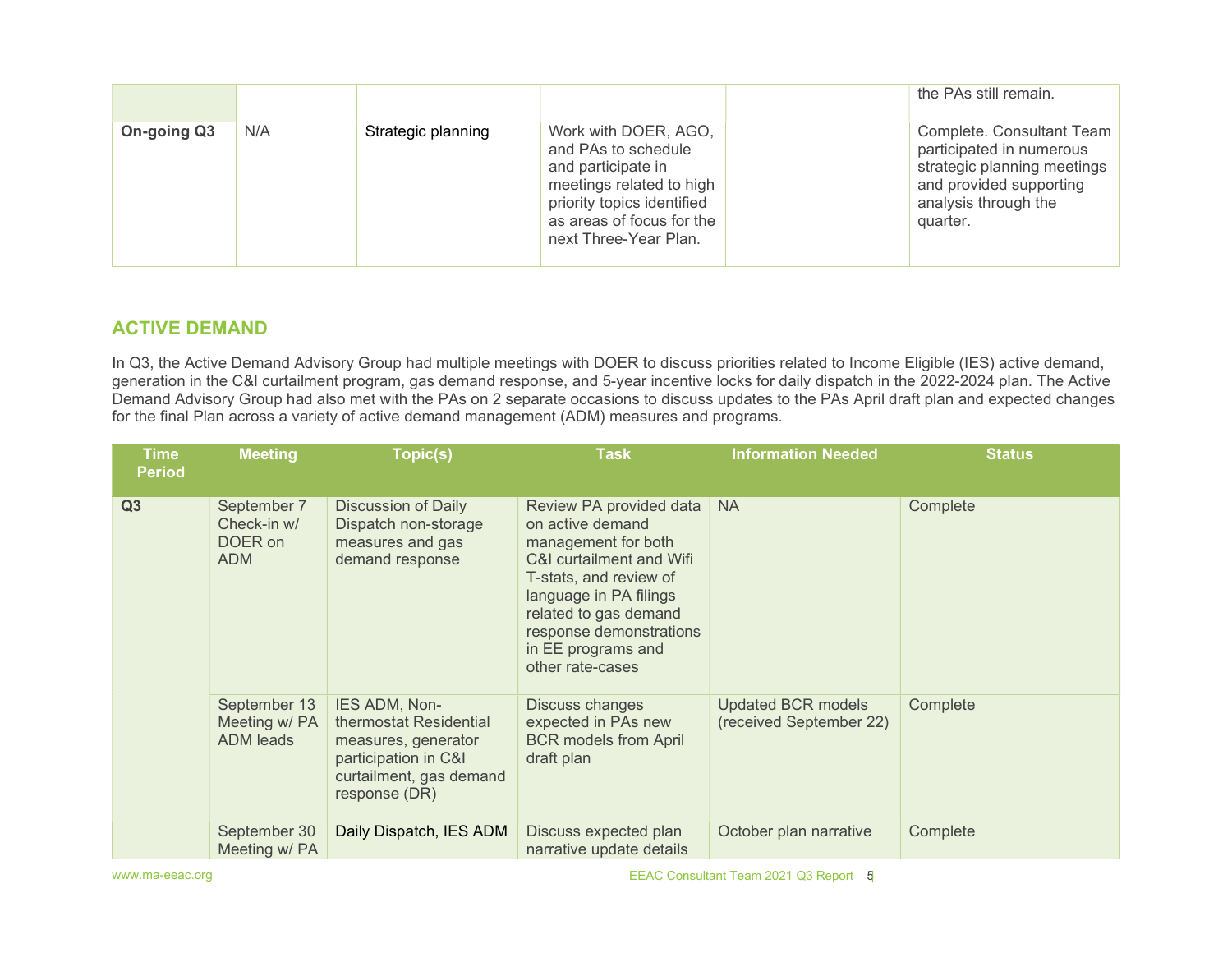| ADM leads<br>updates, Gas DR | on 5-year incentive lock<br>for daily dispatch;<br>Request additional<br>reporting on IES ADM | update |  |
|------------------------------|-----------------------------------------------------------------------------------------------|--------|--|
|------------------------------|-----------------------------------------------------------------------------------------------|--------|--|

### RESIDENTIAL AND INCOME ELIGIBLE

The Residential Advisory Group worked this quarter to advance the EEAC's priorities in discussions with the PAs and LEAN regarding revisions to the April 30 draft Plan, including participating in the key drivers process, supporting the Equity Working Group and finalization of the Equity Targets, and providing the EEAC with analysis to support its work on the October resolution.

| <b>Time</b><br><b>Period</b> | <b>Meeting</b>                       | Topic(s)                                                                | <b>Task</b>                                                                                        | <b>Information</b><br><b>Needed</b>                        | <b>Status</b>                                                                                |
|------------------------------|--------------------------------------|-------------------------------------------------------------------------|----------------------------------------------------------------------------------------------------|------------------------------------------------------------|----------------------------------------------------------------------------------------------|
| July                         | July 14 EEAC                         | <b>Draft Council</b><br><b>Resolution</b>                               | Draft content for<br>resolution; provide<br>comments on draft<br>resolution; brief<br>Councilors   | N/A                                                        | Complete                                                                                     |
|                              | July 15 RMC                          | <b>Electrification of New</b><br>Homes Program                          | Prepare agenda topics<br>and discussion<br>questions                                               | PAs provided updates<br>on program planning                | Complete                                                                                     |
|                              | July 28 EEAC                         | <b>GHG reduction goals</b>                                              | Review and comment<br>on draft consultants'<br>presentation                                        | N/A                                                        | Complete                                                                                     |
| <b>August</b>                | August 11 RMC                        | Heat pumps                                                              | Discuss the status of<br>PA programmatic<br>efforts to achieve the<br>GHG goals with heat<br>pumps | PAs provided updates<br>on program planning                | Completed this discussion;<br>ongoing topic                                                  |
|                              | August 17 IES key<br>drivers meeting | Continue electrification<br>discussion; discuss<br>insulation potential | Finalize and share<br>budget and participation<br>analysis with LEAN and<br>PAs                    | Answers to information<br>requests made to PAs<br>and LEAN | Discussion complete. We<br>did not receive answers to<br>most of our information<br>requests |
|                              | August 25 RMC                        | Changes to April draft                                                  | Discuss expected<br>significant changes to                                                         | Updates from PAs on                                        | Discussion complete. The<br>RMC was not able to                                              |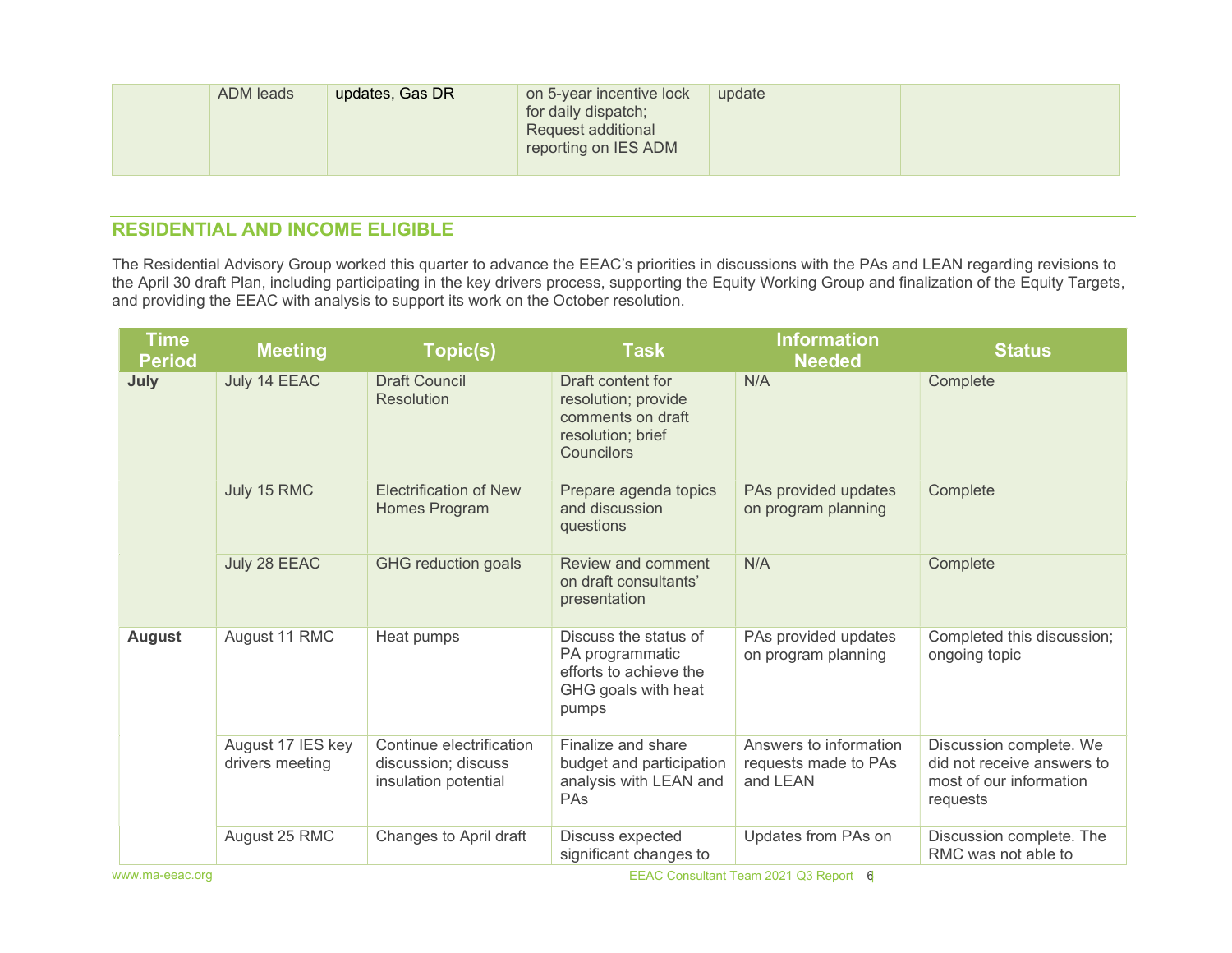|                  |                                                 |                                     | the September revised<br><b>BCR</b> models and<br>October revised<br>narrative text of the plan<br>as compared to the<br>April 30 draft | changes                                                                                                                                                                                                    | provide updates on BCR<br>changes. For most<br>programmatic updates, the<br>PAs indicated they were<br>still working out details. |
|------------------|-------------------------------------------------|-------------------------------------|-----------------------------------------------------------------------------------------------------------------------------------------|------------------------------------------------------------------------------------------------------------------------------------------------------------------------------------------------------------|-----------------------------------------------------------------------------------------------------------------------------------|
| <b>September</b> | September 17<br><b>RMC</b>                      | Renovations and<br><b>Additions</b> | Prepare discussion<br>questions for RMC<br>meeting                                                                                      | Answers to information<br>requests made during<br>meeting                                                                                                                                                  | Discussion complete. PAs<br>provided answers to<br>information requests on<br>10.27                                               |
|                  | September 22<br><b>EEAC</b>                     | PA review of revised<br>plan        | Review revised data<br>tables and briefed<br>Councilors on same                                                                         | Revised data tables                                                                                                                                                                                        | Complete                                                                                                                          |
| On-going<br>Q3   | 1-2x/mo., plus<br>planning meeting<br>and preps | <b>Equity Working Group</b>         | Prepare for and<br>participate in Equity<br>Working Group<br>meetings; finalize<br><b>Equity Targets</b>                                | Various types of<br>information to support<br>agenda topic(s) for<br>each meeting; response<br>from PAs to most recent<br>Targets document;<br>additional information<br>from PAs on equity<br>investments | Complete                                                                                                                          |
|                  | June 29th Mtg                                   | Workforce development               | Met with DOER and the<br>PAs regarding<br>workforce development<br>plan budget and<br>program details and<br>provide comments.          | Updated budget<br>spreadsheet and<br>program summary<br>sheets; Clean Energy<br>Pathways' mentorship,<br>job placement and<br>retention strategy.                                                          | Complete                                                                                                                          |
|                  | N/A                                             | PA reporting                        | Review and analyze PA<br>reporting, including<br>2020 Plan Year Report<br>and 2021 Q2 report and<br>KPIs.                               | Q2 report                                                                                                                                                                                                  | Complete                                                                                                                          |
|                  | N/A                                             | EM&V                                | Coordinate with res<br>EM&V efforts, including<br>providing input on draft                                                              | Draft res EM&V reports                                                                                                                                                                                     | Reviewed and commented<br>on Quick Hit studies for<br>VHEAs and HPWHs as                                                          |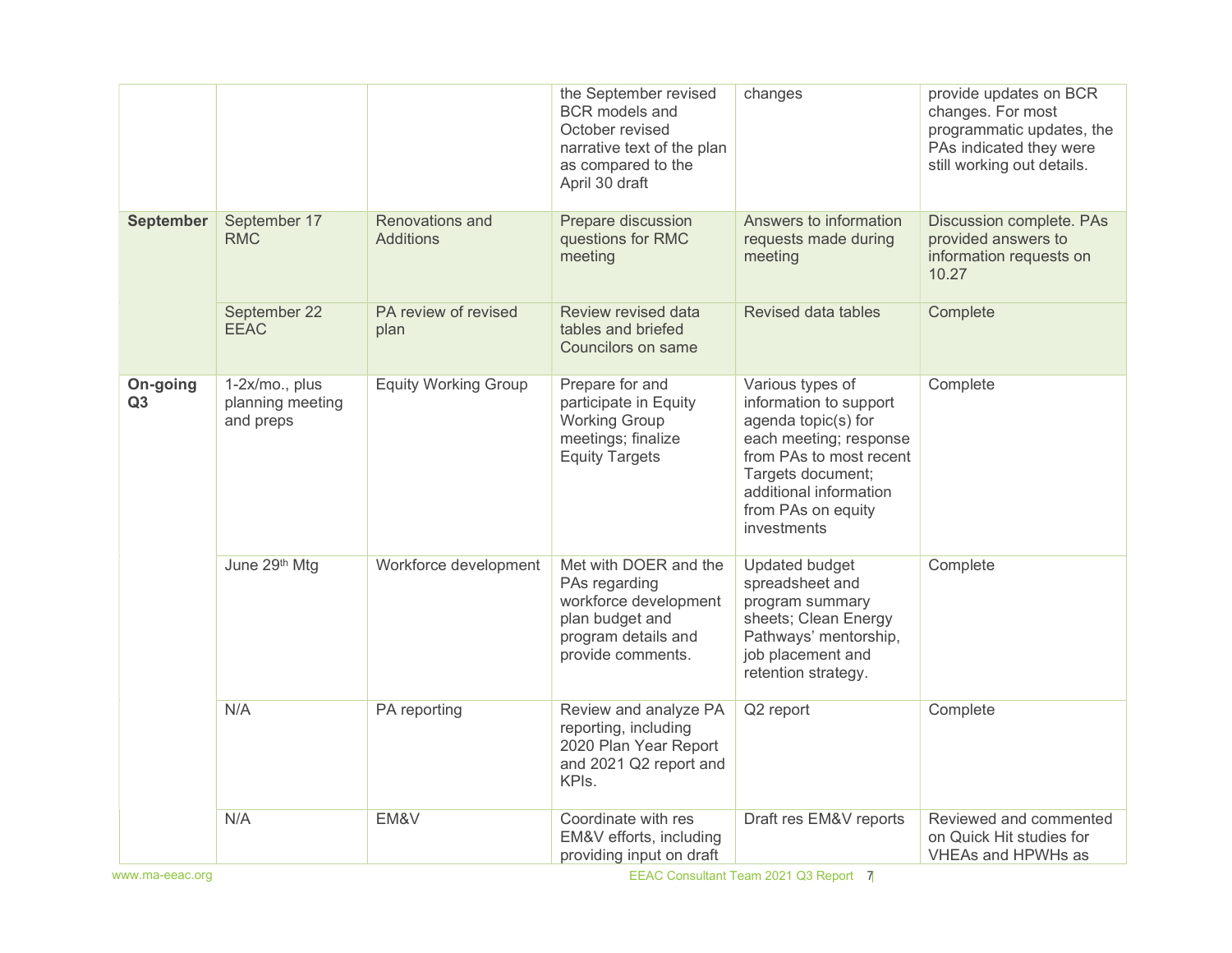|         |                            | res EM&V work<br>products                                                                                                                                                                                                         |                                                       | well as WiFi thermostat<br>impact analysis and<br><b>Residential Customer</b><br>Profile Study |
|---------|----------------------------|-----------------------------------------------------------------------------------------------------------------------------------------------------------------------------------------------------------------------------------|-------------------------------------------------------|------------------------------------------------------------------------------------------------|
| Various | Income Eligible<br>Program | <b>Pursue Council</b><br>priorities through key<br>drivers process;<br>coordinate will LEAN<br>and DOER on an<br>ongoing basis;<br>participate in Low<br>Income Best Practices<br>Working Group and<br><b>LIMF Advisory Group</b> | Revised plan numbers<br>for Income Eligible<br>Sector | Complete                                                                                       |

## COMMERCIAL AND INDUSTRIAL

The C&I Advisory Group's quarterly report is structured primarily around scheduled Commercial & Industrial Management Committee (CIMC) meetings which took place twice per month, as well as participation in several different PA working groups. In addition to ongoing matters related to addressing the EEAC's priorities and general work to monitor the PAs' implementation of their 2019-2021 Plan commitments, substantial portions of Q3 meetings with the PAs were used to discuss matters relevant to the 2022-2024 planning process. The specific tasks related to these meetings and on-going work are listed in the table below:

| <b>Time</b><br><b>Period</b> | <b>Meeting</b>              | Topic(s)                                                                                                                | <b>Task</b>                                                                                                                                           | <b>Information</b><br><b>Needed</b>                                                                               | <b>Status</b> |
|------------------------------|-----------------------------|-------------------------------------------------------------------------------------------------------------------------|-------------------------------------------------------------------------------------------------------------------------------------------------------|-------------------------------------------------------------------------------------------------------------------|---------------|
| July                         | 7/7 CIMC Meeting            | 2020 Plan vs. Actual<br><b>Results for Electric</b><br>Programs                                                         | Review and analyze<br>evaluated 2020 BCR<br>models and compare to<br>planned 2020 goals.<br>Develop agenda and<br>comparison tables for<br>discussion | Additional details from<br>PAs on: TLED sales<br>volume (by type A, B<br>and C) and Retro-<br>commissioning costs | Complete      |
|                              | <b>7/20 CIMC</b><br>Meeting | 2022-2024 planning w/<br>a focus on Deep Energy<br>Retrofits (DER), ground<br>source heat pumps<br>(GSHPs), Refrigerant | Discuss measures likely<br>to have significant<br>impacts on PAs ability to<br>meet GHG goals                                                         | Definition of Deep<br><b>Energy Retrofits and</b><br>CHP planning<br>assumptions                                  | Complete      |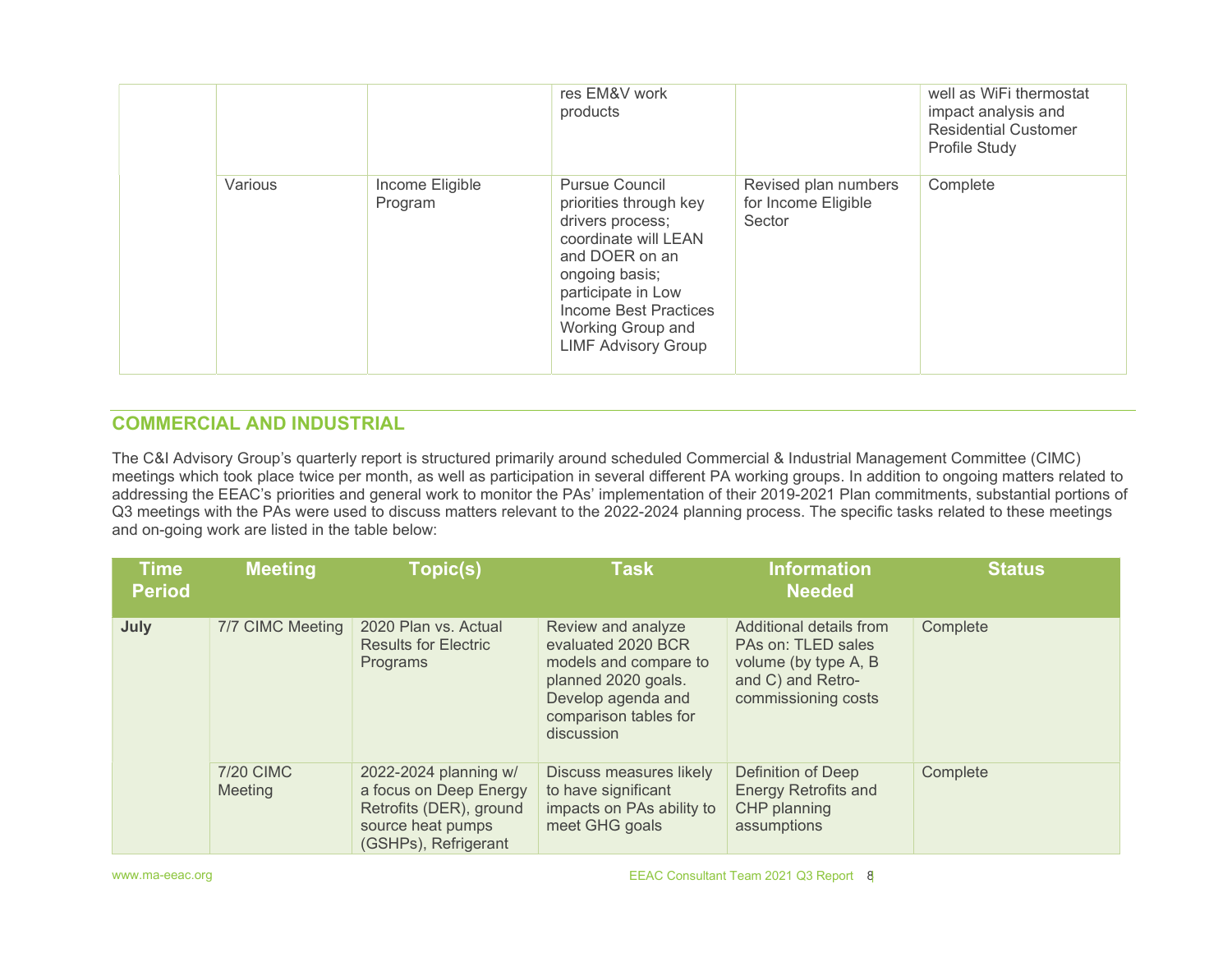|                            |                                   | Leaks and combined<br>heat and power (CHP)                                                                                          |                                                                                                                                                                                                |                                                                             |          |
|----------------------------|-----------------------------------|-------------------------------------------------------------------------------------------------------------------------------------|------------------------------------------------------------------------------------------------------------------------------------------------------------------------------------------------|-----------------------------------------------------------------------------|----------|
| <b>August</b>              | 8/4 CIMC Meeting                  | Deep dive on C&I<br>lighting w/ focus on<br>networked lighting<br>controls                                                          | Discussion of lighting<br>controls savings factors<br>from recent studies in<br>CT and MA                                                                                                      | N/A                                                                         | Complete |
|                            | 8/17 CIMC<br>Meeting              | <b>GSHP</b> incentive follow-<br>ups + review of PA<br>progress towards<br>meeting GHG and EWG<br>goals in the commercial<br>sector | <b>Discuss various</b><br>planning items relevant<br>to increasing<br><b>Commercial GHG</b><br>reductions and relevant<br>context for small<br>business goals in Equity<br>Working Group (EWG) | Updated PA planning<br>numbers                                              | Complete |
| <b>September</b>           | 9/1 CIMC Meeting                  | CHP pipeline, delivered<br>fuel switching incentives<br>in updated plan and<br>Deep Energy retrofit<br>framework                    | Review of various<br>planning assumptions<br>and joint review/editing<br>session w/ PAs on DER<br>framework proposal                                                                           | <b>Updated PA planning</b><br>numbers                                       | Complete |
|                            | 9/21 CIMC<br>Meeting              | <b>Small Business</b><br>Weatherization and C&I<br>electrification                                                                  | Discuss delivery model<br>and screening inputs for<br>Small biz Wx and review<br>of C&I electrification<br>incentives                                                                          | <b>Updated PA BCR</b><br>models                                             | Complete |
| On-going<br>Q <sub>3</sub> | Informal C&I<br><b>Leads Call</b> | Bi-weekly informal<br>check-ins w/ CIMC co-<br>chairs and DOER                                                                      | Programmatic details<br>such as C&I working<br>group structure                                                                                                                                 | PA proposed C&I<br>working group structure<br>and updated plan<br>narrative |          |

## EVALUATION, MEASUREMENT, AND VERIFICATION

In Q3, our work in the area of Evaluation, Measurement, and Verification (EM&V) continued to be shaped by the requirements of the 2009 Council resolution that established the Commonwealth's current EM&V framework, which assigns substantial responsibilities to the Council Consultants. Working on the Council's behalf, we are charged with overseeing every phase of the EM&V process, including evaluation planning, contractor procurement, study implementation, reporting and outreach, and application of study results.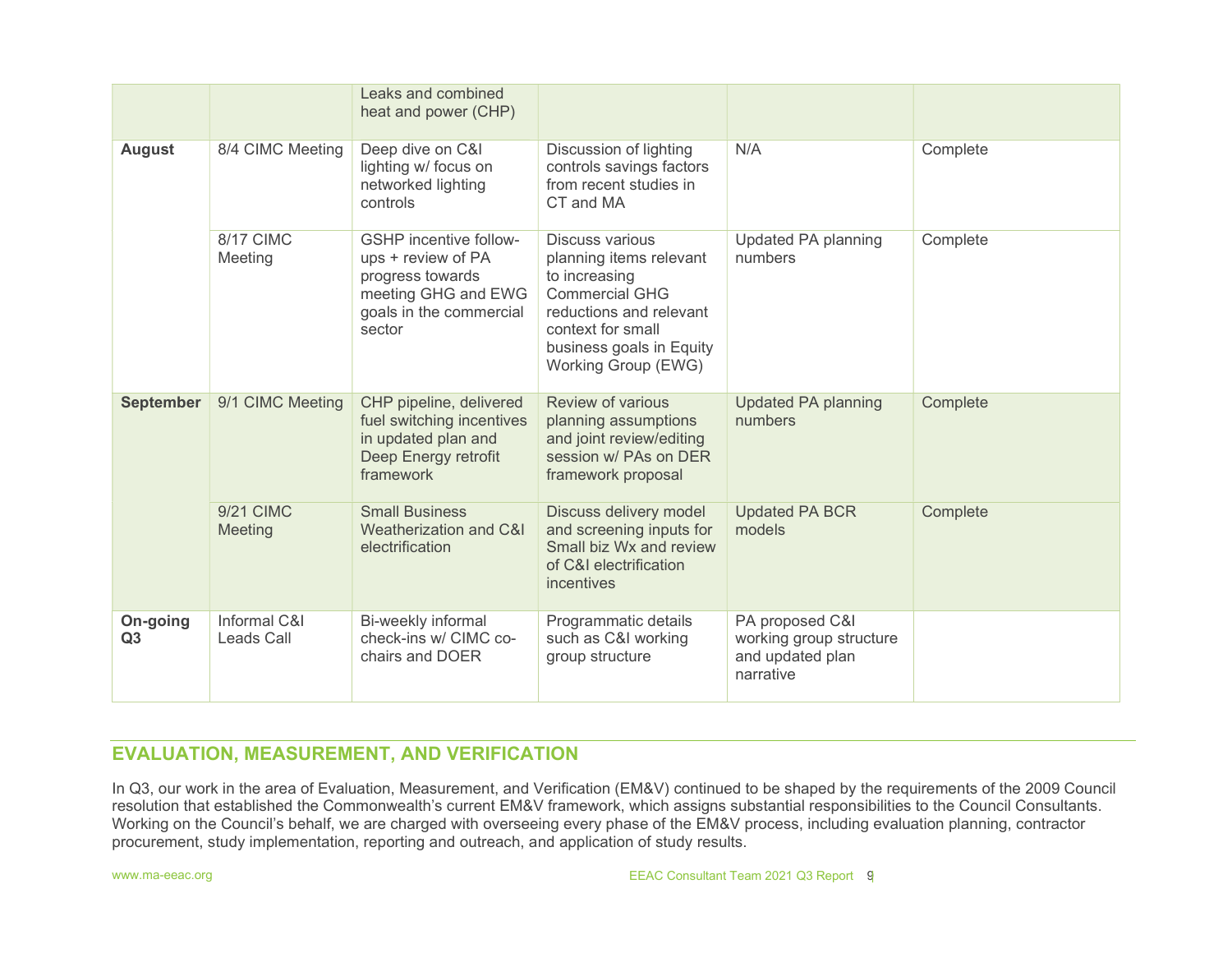Specific EM&V research objectives in the third quarter of 2021 included:

| <b>Time</b><br><b>Period</b> | <b>Task</b>                                                                                                                                                                                                                                                                                                                                                                                                                                                               | <b>Information</b><br><b>Needed</b> | <b>Status</b>                                                                                                                 |
|------------------------------|---------------------------------------------------------------------------------------------------------------------------------------------------------------------------------------------------------------------------------------------------------------------------------------------------------------------------------------------------------------------------------------------------------------------------------------------------------------------------|-------------------------------------|-------------------------------------------------------------------------------------------------------------------------------|
| <b>Ongoing</b><br>Q3         | Complete all studies that are needed to feed into the<br>three-year plan. Studies for which impact factors still<br>need to be finalized include C&I Non-energy Impacts<br>(NEIs), residential heating displacement impact, C&I<br>lighting control impacts, and Non-residential New<br>Construction Net-to-Gross (NTG). In addition, for<br>several other studies for which impact factors have<br>been finalized, the associated report still needs to be<br>finalized. | Ongoing Q3                          | Impact factors were all finalized by the<br>end of Q3. The last of the associated final<br>reports were finalized in October. |
|                              | Continue moving through the planning and<br>implementation process those in-progress studies<br>that do not need to be finalized in time for the three-<br>year plan.                                                                                                                                                                                                                                                                                                     | <b>None</b>                         | In progress and generally on schedule.                                                                                        |
|                              | Finalize Strategic Evaluation Plan (SEP) for inclusion<br>with three-year plan.                                                                                                                                                                                                                                                                                                                                                                                           | <b>None</b>                         | Finalized in October.                                                                                                         |
|                              | Provide as-needed EM&V support for policy and<br>planning issues that arise in connection with the<br>completion of the three-year planning process.                                                                                                                                                                                                                                                                                                                      | <b>None</b>                         | Complete.                                                                                                                     |

## TECHNICAL SERVICES

The Technical Services team is responsible for a variety of administrative tasks that support the Council's information sharing.

Below are the primary tasks of the Technical Services Team in Q3 were: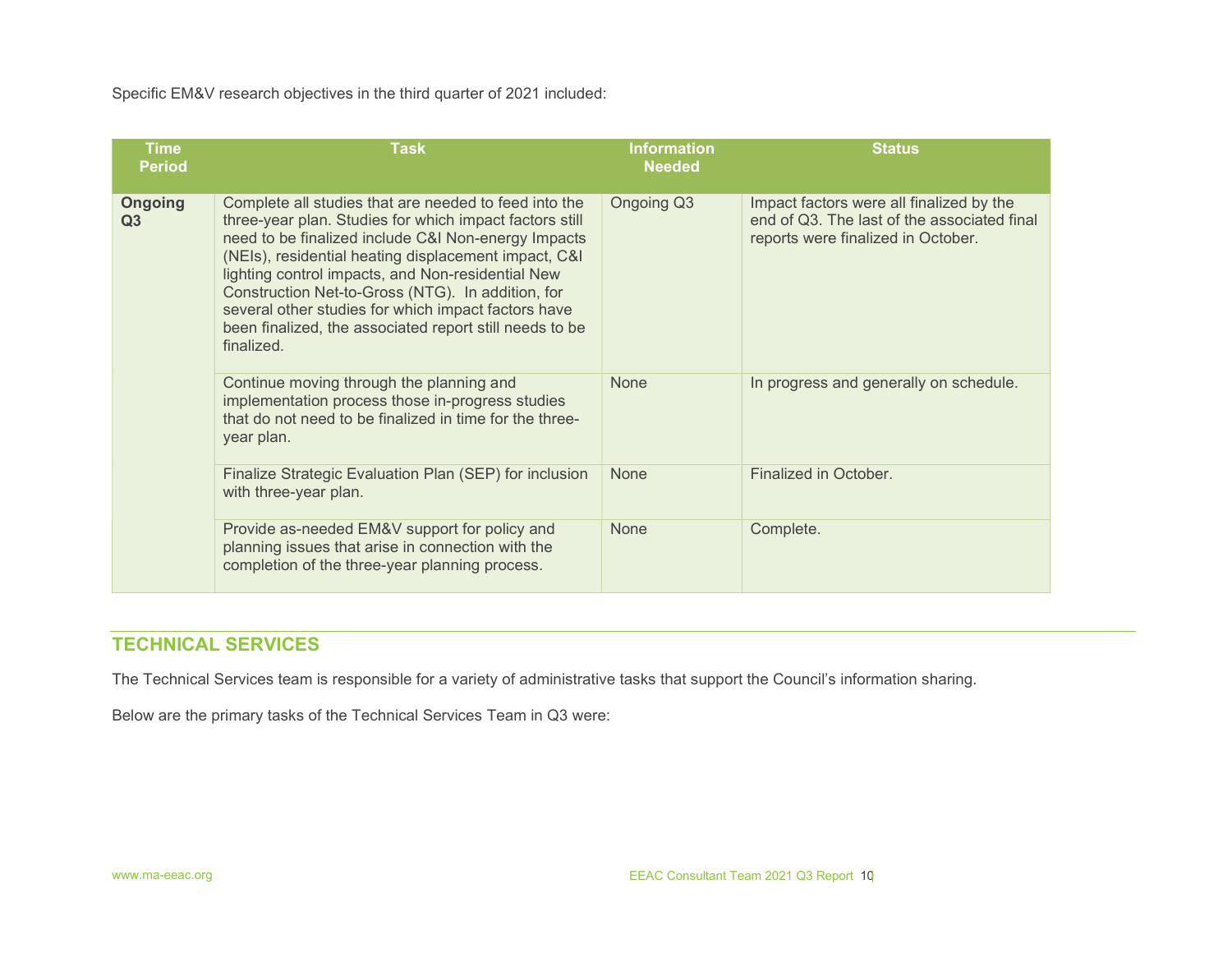| <b>Time</b><br><b>Period</b>     | <b>Task</b>                                                                                                                                             | <b>Information Needed</b>         | <b>Status</b>                                                                                                                                                                                                                                                                                  |
|----------------------------------|---------------------------------------------------------------------------------------------------------------------------------------------------------|-----------------------------------|------------------------------------------------------------------------------------------------------------------------------------------------------------------------------------------------------------------------------------------------------------------------------------------------|
| $On-$<br>going<br>Q <sub>3</sub> | Update the EEAC website including improving the<br>search function, updating images, and improving<br>backend functionality.                            | <b>Head shots from Councilors</b> | Work done in Q3 included site design and<br>implementation, overall construction of the<br>site's backend, comprehensive navigation set-<br>up, homepage configuration, and photo<br>research, among others. Website update work<br>remains on-going and is expected to be<br>completed in Q4. |
|                                  | Post meeting materials for the July - September<br>EEAC Meetings, planning workshops, and other<br>associated planning resources and public<br>comment. |                                   | Complete                                                                                                                                                                                                                                                                                       |
|                                  | Take meeting minutes at the July-September<br>Executive Committee and EEAC meetings.                                                                    |                                   | Complete                                                                                                                                                                                                                                                                                       |

# COUNCIL DELIVERABLES

The sections below provide details on Council work products for Q3:

| <b>Month</b> | Category     | <b>Topic</b>                                                     | <b>Description</b>                                                                                                                                                               | <b>Advisory</b><br>Group(s) | <b>Status</b> |
|--------------|--------------|------------------------------------------------------------------|----------------------------------------------------------------------------------------------------------------------------------------------------------------------------------|-----------------------------|---------------|
| July         | Presentation | <b>Key Drivers Update</b>                                        | A presentation<br>summarizing activities<br>undertaken and<br>remaining work to be<br>done on Key Drivers<br>process                                                             | All                         | Complete      |
|              | Presentation | <b>Consultant Team</b><br><b>Plan Metrics</b><br>Recommendations | A presentation providing<br>recommendations and<br>associated metrics for<br>how the PAs can achieve<br>the State GHG emissions<br>reduction goals set for<br>the 2022-2024 term | All                         | Complete      |